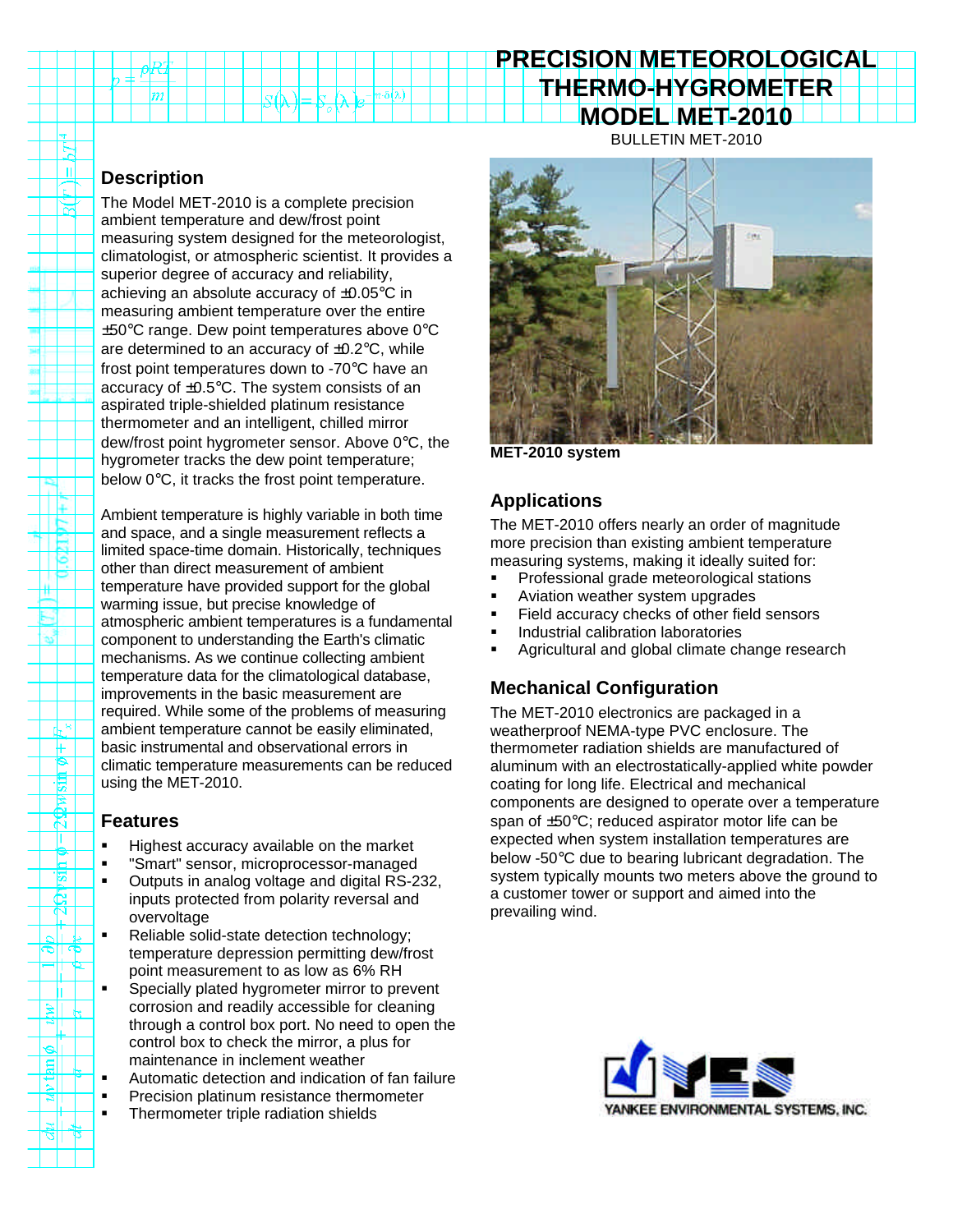



**Detailed view of bottom of temperature sensor showing triple shielding, air intake, and screen.**



**Chilled Mirror Hygrometer enclosure and instrument electronics.**

**Side view of MET-2010.**



**Cross section identifying temperature sensor, triple shielding, and air intake.**

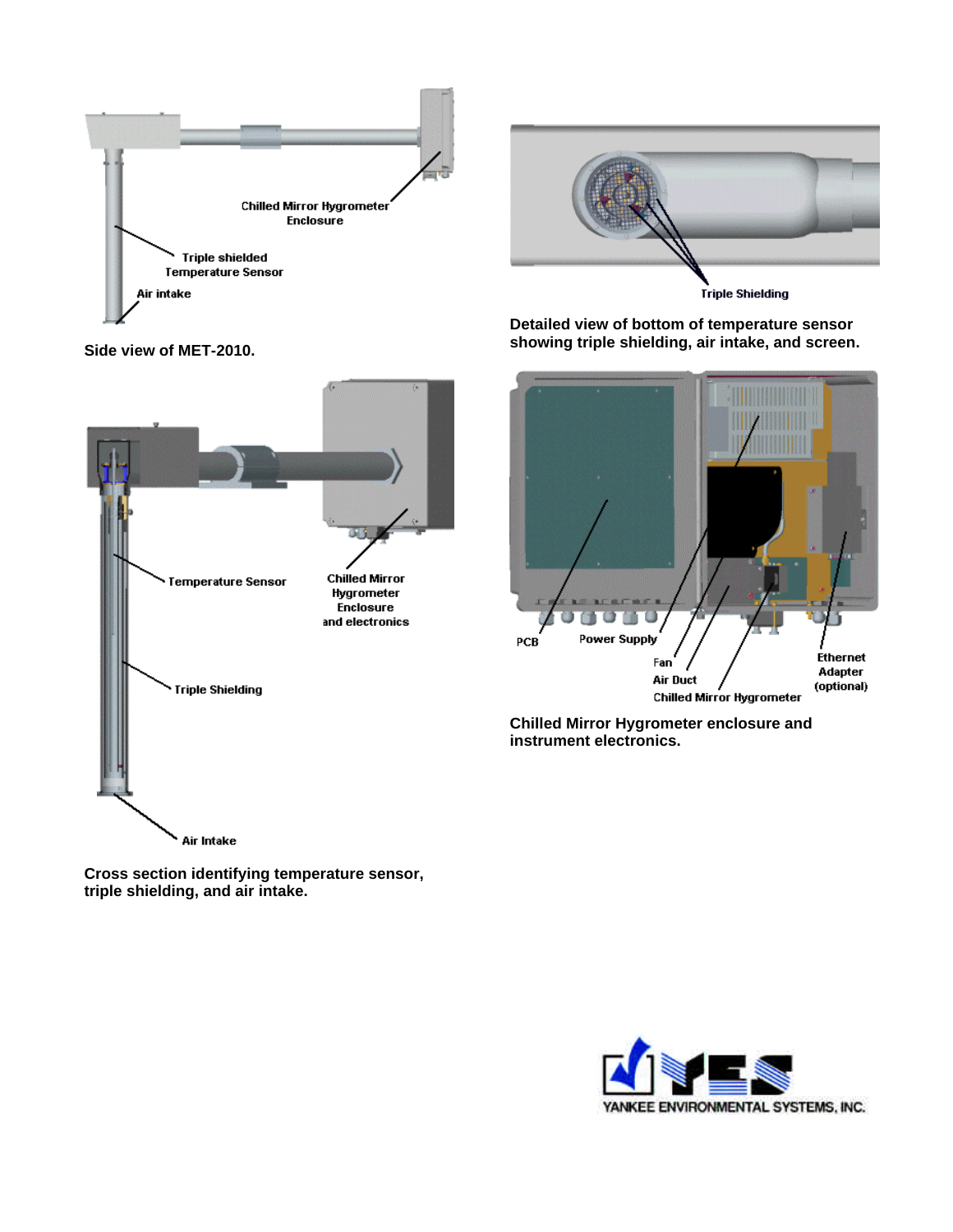

**MET-2010 functional block diagram**

#### **Uncertainty Analysis**

The ambient temperature measuring system employs a modification of the four-wire Standard Platinum Resistance Thermometer (SPRT) design. The modifications preserve the fundamental features of the SPRT, including minimum stem conduction error, strain-free mounting of the platinum element, and four-wire Kelvin readout. Features not required by the meteorological application are eliminated, bringing the SPRT within the range of affordability for field measurements. The MET-2010's 100 Ohm platinum resistance thermometer element is calibrated after packaging in a NIST-traceable temperature bath (Hart Scientific Model 7025 high precision bath). Alone, the thermometer provides an uncertainty of ±0.028°C. The thermometer is then mounted in an aspirated, triple-walled aluminum radiation shield that has a worst case, full-sun, radiation error of less than +0.005°C. Readout of the 100Ω PRT element is achieved through the use of a 20-bit analog-to-digital bridge completion circuit that excites the resistance element with a current of 400 µAac. This results in a self-heating error of less than 0.0016°C and elimination of thermoelectric voltages.

Several potential sources of error should be considered in designing an ambient temperature measuring system that strives to offer absolute accuracy of ±0.05°C or better. The major contributors to the uncertainty analysis in a instrument of this type are the solar radiation shielding error, the thermometer stem conduction error, and the PRT self-heating error. The worst-case MET-2010 errors from these sources are  $+0.005\degree C$ ,  $\pm 0.00003\degree C$  and +0.0016°C, respectively. A variety of other random RMS errors include the calibration limits of the thermometer bath (±0.028°C), reference resistor drift errors (±0.00607), amplifier gain errors (±0.00729°C), and the linearity error  $(\pm 0.0045^{\circ}C)$ . When combined, these errors produce a worst-case uncertainty of:

> $E = E_{rms} + E_{heating} + E_{sol}$  $= 0.00973 + 0.0016 + 0.005$  $= 0.016 °C$

Although the RMS uncertainty analysis for all components of the system is 0.016°C, the MET-2010 is conservatively rated at an accuracy of ±0.05°C.

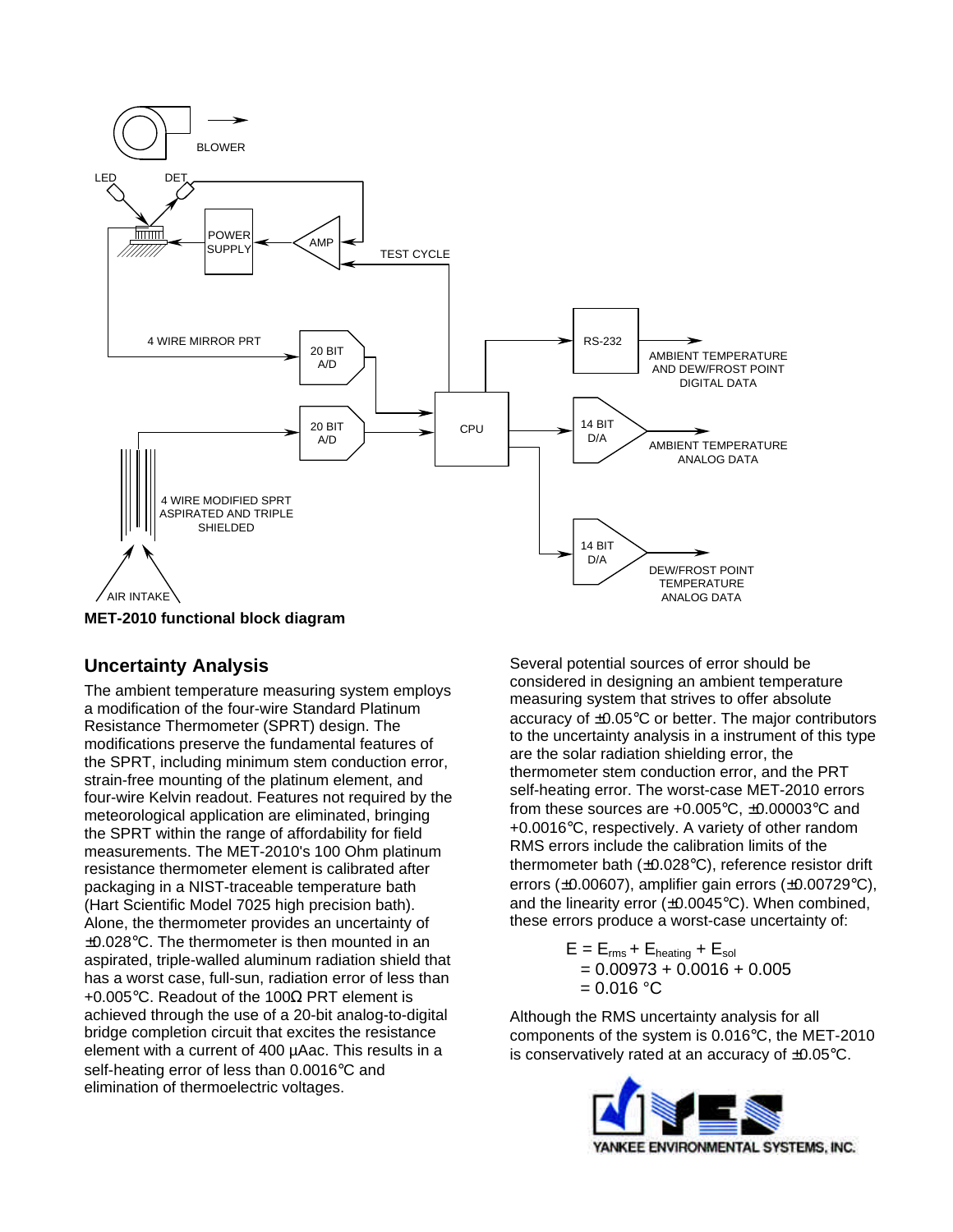## **Digital Output Data Format**

The RS-232 serial digital output is used to fully cover the resolution and precision of measurements. The output stream is similar to other automated surface observation system thermohygrometers (e.g. the TSL Model 1800). The MET-2010 responds to a "T" string at the serial port with a constant length record. This includes a T echo; then two, five-digit-long rightjustified temperature and dew point values (selectable as °C or °F via an on-board jumper); followed by a mirror status and blower status; terminating with CR and LF characters. An example of a MET-2010 fixed length output record follows:

 **T -0.85 22.54 DIRTY=0 FANFAIL=0**

## **Internal CPU Operation**

The Met-2010 is controlled by an embedded microprocessor CPU that serves several functions:

- ß At power up, the processor monitors a heating cycle whereby the chilled mirror is heated to approximately 48°C and a measurement of the dry mirror reflected signal is obtained.
- **EXEC** Measurements are compared to a reference signal to determine if the mirror is in need of cleaning. A *test heating cycle* is automatically performed once daily at midnight UTC, as determined by an on-board clock/calendar.
- While monitoring the serial port for commands, continuous measurements of the dew point and ambient temperature are made by the ADC.
- ß Upon receipt of the query command (T1), the CPU outputs a single data record, containing the dew point temperature, ambient temperature, and mirror condition of "CLEAN" or "DIRTY".
- The CPU performs digital filtering of the data to minimize measurement noise. It performs a quadratic fit to within ±0.001°C of ITS-90 for converting the SPRT resistance values to degrees centigrade.
- The D/A converter's analog output indicates the prevailing dew point and ambient temperatures.

#### **Electrical Connections**

Two foil-shielded 10' (3m) long cables are supplied with pig tails for interface to the user's junction box:

- DC power input; isolated return analog output
- ß RS-232 three-wire digital interface (hardware handshaking lines are not required)

Cable runs are possible up to 50' via a user cable splice or junction box. Both DCE and DTE RS-232 serial interfaces can be interfaced.



**MET-2010 software interface**

#### **Available Options**

- ß Spare aspiration blower
- ß MS-Windows 9x/NT of Mac viewing software
- ß Temperature-only version (PMT-2005)
- ß RJ-45 interface via 10BaseT to a LAN

#### **Development History**

The MET-2010 was the result of an intensive fiveyear R&D effort, sponsored in part by the United States Department of Agriculture, to develop and field test an improved means of measuring ambient temperature at climatological monitoring sites. It represents the first major improvement in air temperature measurement since the introduction in the 1970s of the Gill radiation shield.

The measurement of ambient air temperature is fundamental to the study of global climate and climate change mechanisms. Assessing the degree of global warming occurring from the increase of socalled "greenhouse gases" has been frustrated by variations in long-term temperature records due to earlier ambient temperature sensors that had calibration drifts. These variations stemmed from a variety of factors, including changes in the technology of measurement, methods of exposing the instrument, frequency of data collection, methods of calibration, and the training and dedication of the person collecting the data.